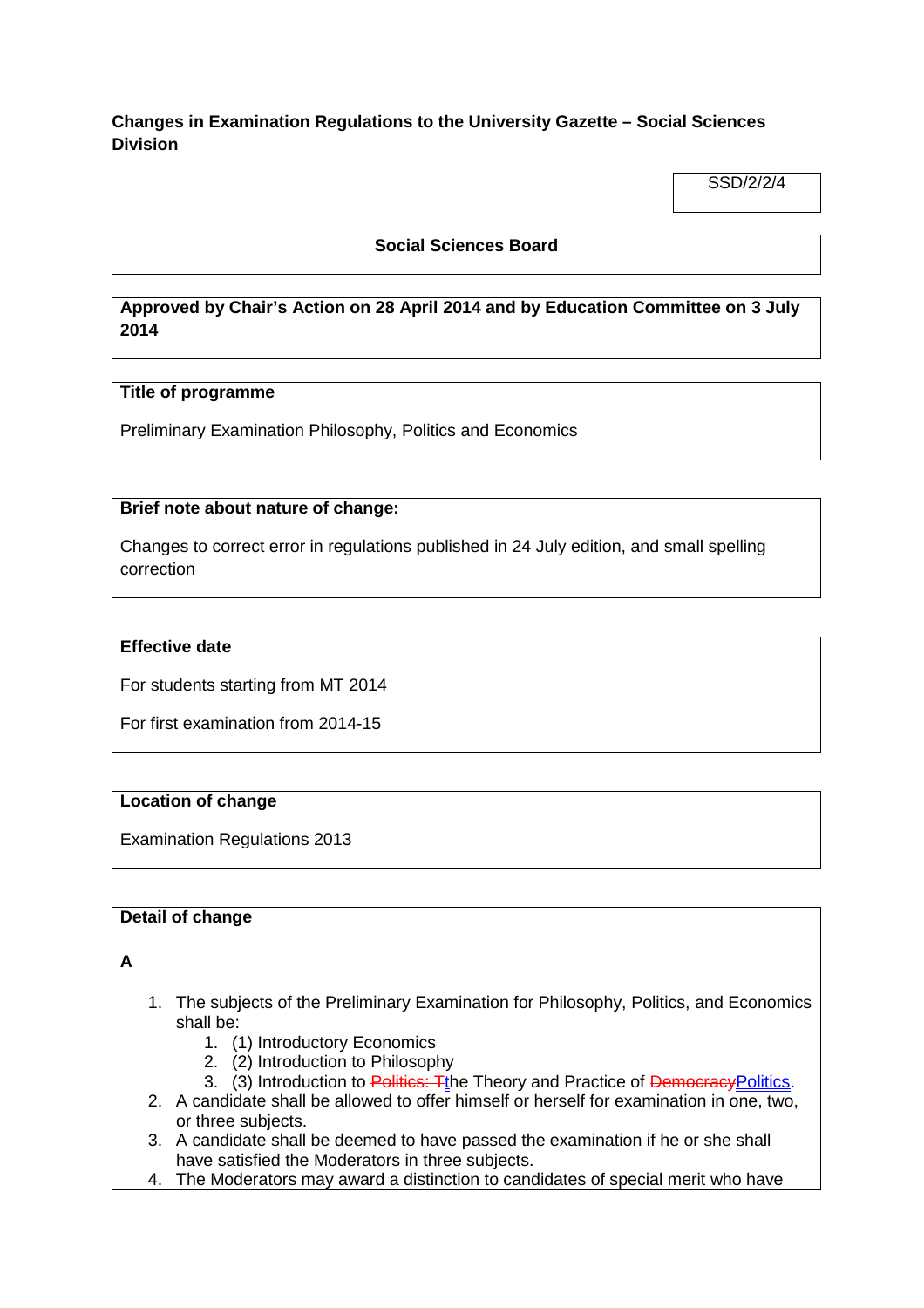passed all three subjects at a single examination.

## **B**

Three three-hour papers will be set as follows.

## *Introductory Economics*

Elementary economics including: consumer theory; producer theory; market equilibrium with perfect competition, monopoly and imperfect competition; factor markets; partial equilibrium analysis of welfare, market failure and externalities; national income accounting; the determination of national income and employment; monetary institutions and the money supply; inflation; balance of payments and exchange rates. Elementary mathematical economics; application of functions and graphs, differentiation, partial differentiation, maxima and minima, optimization subject to contraints.

Calculators may be used in the examination room subject to the conditions set out under the heading 'Use of calculators in examinations' in the *Special Regulations concerning Examinations*.

## *Introduction to Philosophy*

The paper shall consist of three sections: (I) General Philosophy, (II) Moral Philosophy, (III) Logic. Each candidate will be required to show adequate knowledge in each of the three sections.

- 1. I. *General Philosophy* Subjects to be studied include: knowledge and scepticism, induction, mind and body, personal identity, free will, and God and evil. Candidates will have the opportunity, but will not be required, to show first-hand knowledge of Descartes' *Meditations* and Hume's *An Enquiry concerning Human Understanding*.
- 2. II. *Moral Philosophy* This section shall be studied in connection with Mill's *Utilitarianism*. While not being confined to the detailed views of the author of the set text, the section will be satisfactorily answerable by a candidate who has made a critical study of the text. Questions will normally be set on the following topics: pleasure, happiness and well-being; forms of consequentialism; alternatives to consequentialism; ethical truth, ethical realism and the 'Proof' of Utilitarianism; justice and rights; virtue, character and integrity.
- 3. III. *Logic* Subjects to be studied include: syntax and semantics of propositional and predicate logic, identity and definite descriptions, proofs in Natural Deduction, and the critical application of formal logic to the analysis of English sentences and arguments. These topics shall be studied in conjunction with Volker Halbach's *Introduction to Logic* manual, published by Oxford University Press. The logical symbols to be used are those found in this publication. The first question in this section of the paper will be a question of an elementary and straightforward nature.

## *Introduction to Politics: the Theory and Practice of Democracy Politics*

The paper will be divided into two sections. Candidates are required to answer *four* questions, of which at least one must be from section (*a*) and two from section (*b*). Section (b) will be in two parts. Part (b-i) will contain questions on topics set out in para 2, below. Part (b-ii) will contain questions on the political history of the United States of America, the United Kingdom, France, and Germany.